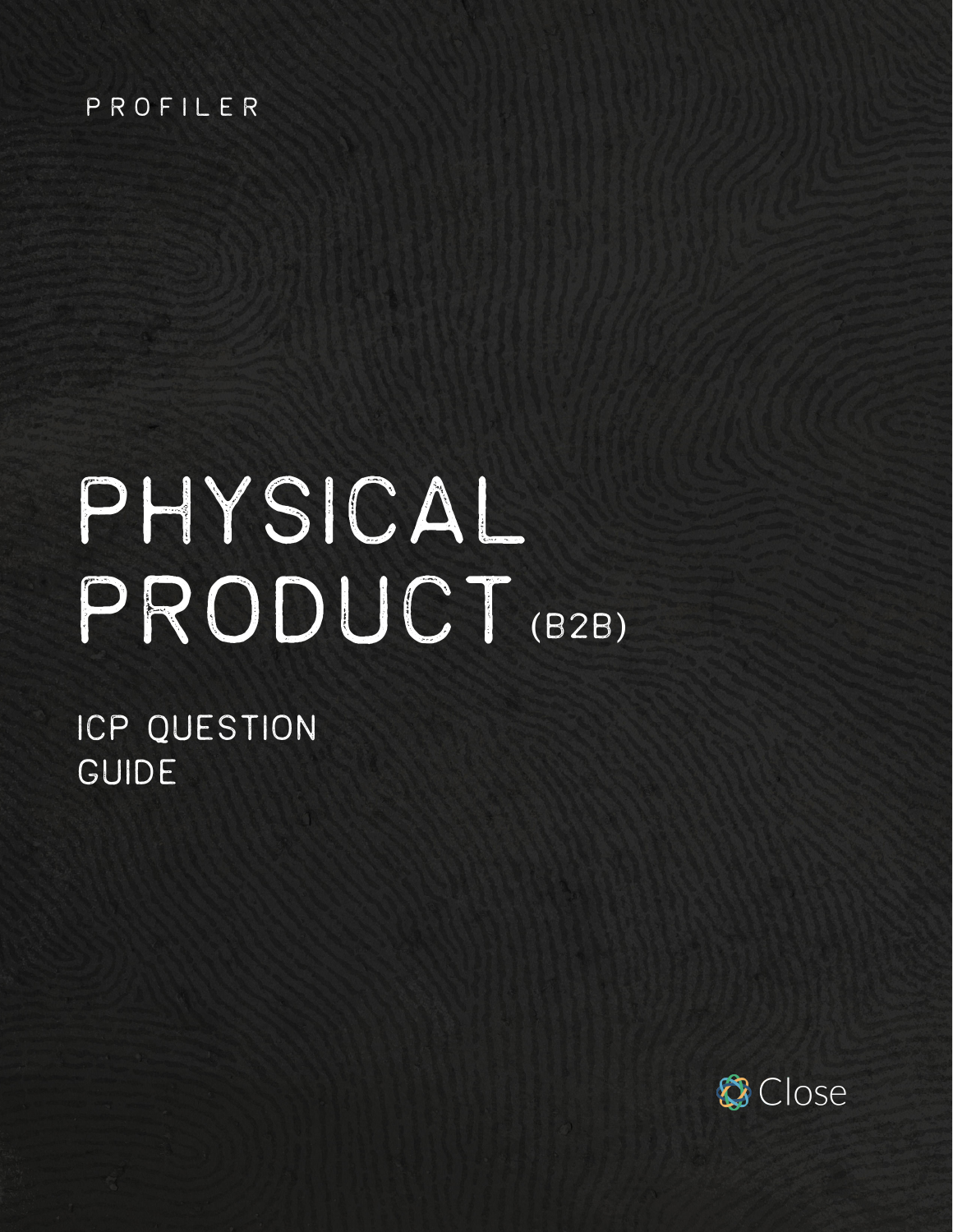#### Demographics and personal data

- **•** What's your age group?
- **•** What's your highest education level?
- **•** How long have you been working in [field]?
- **•** What's your job title?
- **•** What team do you work with?
- **•** What products and tools do you use on the job every day?
- **•** Who do you report to?
- **•** How is your success at work measured?
- **•** Where do you go for information to solve problems at work?
- **•** How do you stay up-to-date with current news and updates in your industry?
- **•** What are your favorite groups (online or offline) to chat with peers and give and receive advice?
- **•** Is it part of your job to search for new products or vendors for the company?
- **•** How do you search for new products or vendors?

#### Company

**•** What's your company size (number of employees)?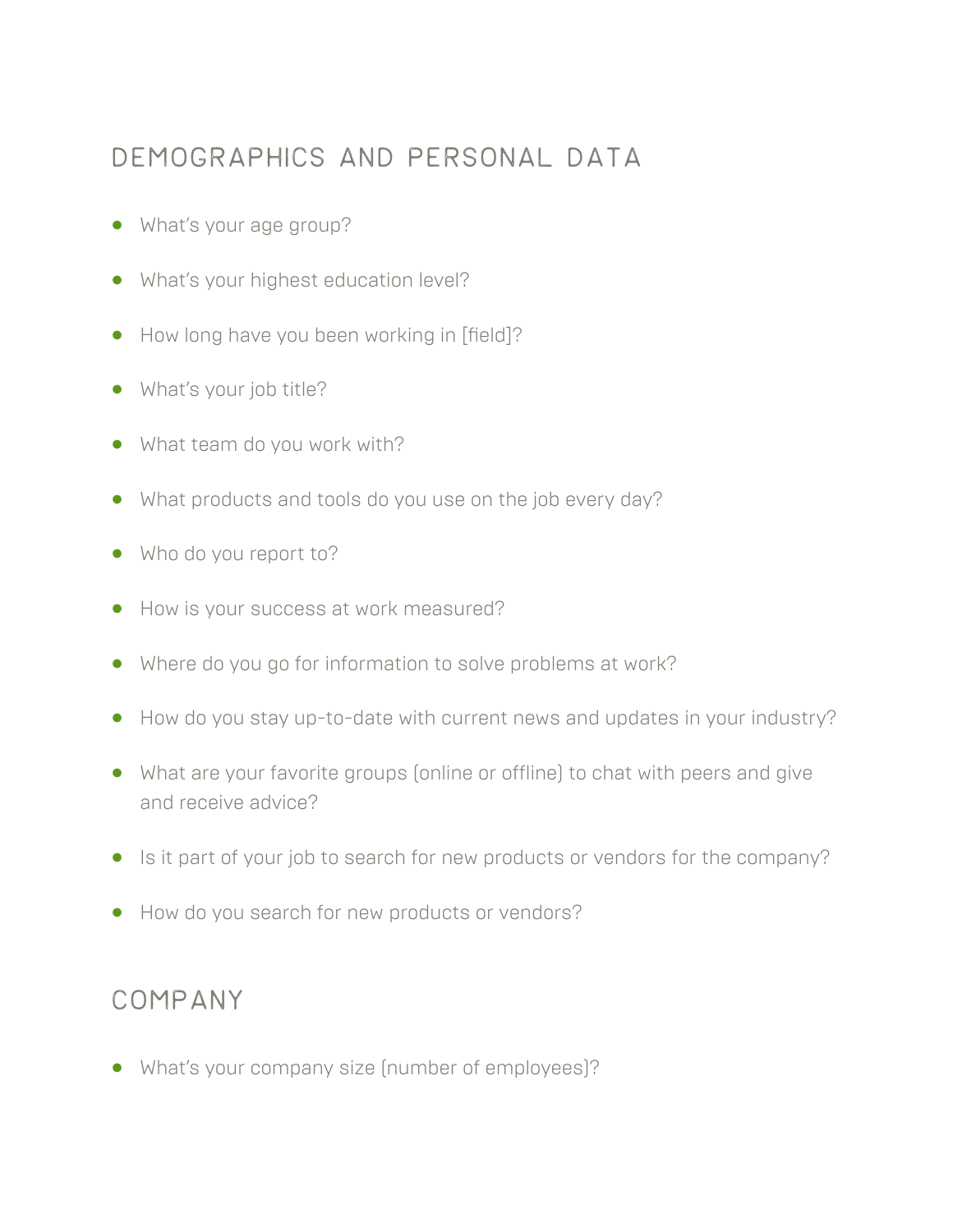- **•** What is your industry?
- **•** Who is your main customer base?

# Goals

- **•** What are your company's goals for this quarter or year?
- **•** What are your team's goals for this quarter or year?
- What are the company's long-term goals?
- **•** What are your team's long-term goals?
- **•** How does purchasing [your product] help your team or company reach those goals?

# Challenges and pain points

- **•** How have recent industry trends and world events affected your business?
- **•** What are the main challenges you face in reaching your goals?
- **•** What are the main challenges your team faces in reaching their goals?
- **•** What problems are affecting your team's ability to reach their goals?
- **•** How does [your product] impact your ability to overcome those challenges?
- **•** What challenges were you facing before you purchased [your product]?
- **•** What was your deadline to solve those main challenges/problems?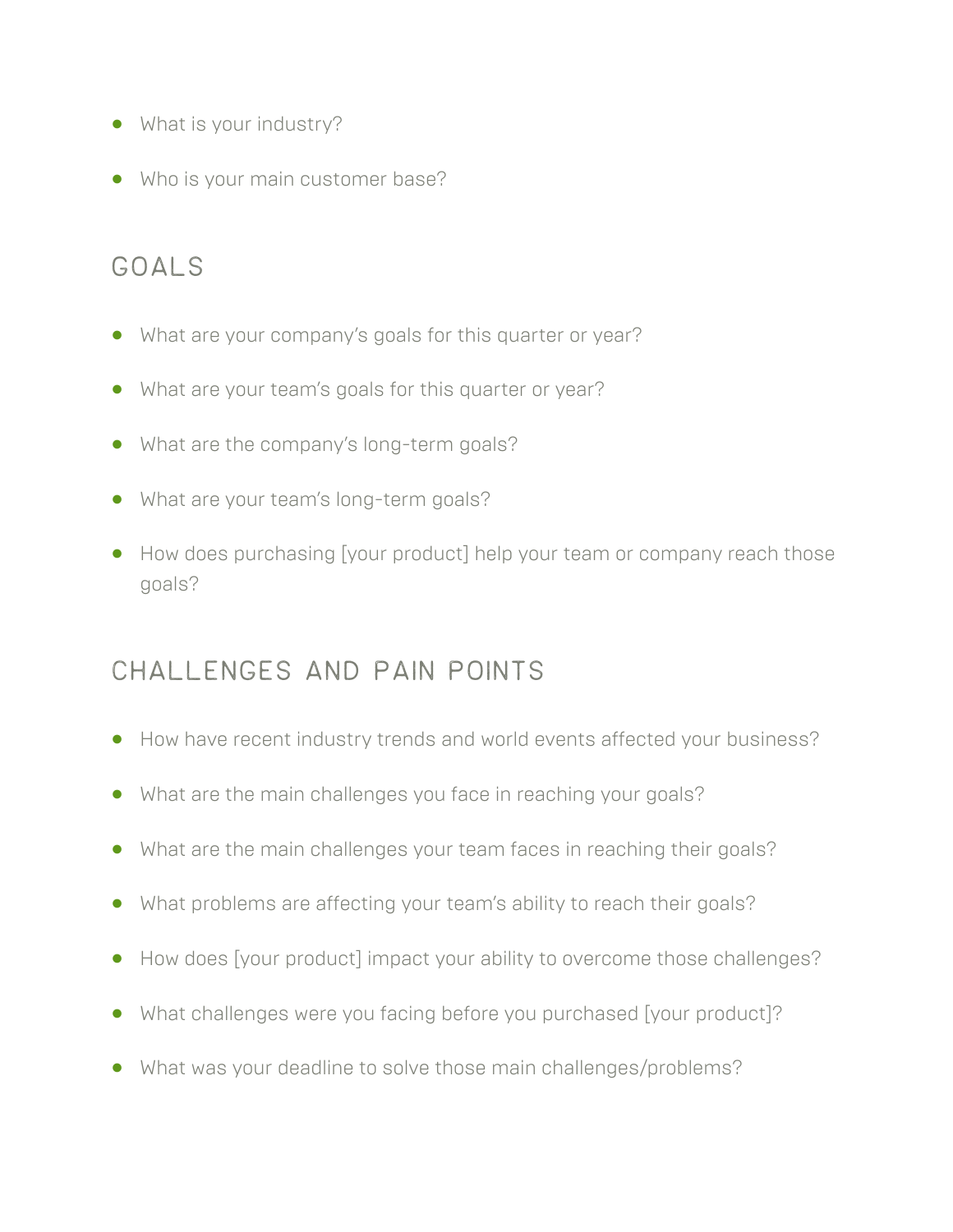**•** Who in your company or team was working to solve those issues?

#### PRICE SENSITIVITY

- **•** How much budget does your team have for [type of product]?
- **•** At what price would you consider a [type of product] to be so expensive that you would not consider buying it?
- **•** At what price would you consider a [type of product] to be so cheap that you doubt the quality of it?
- **•** At what price would you consider a [type of product] to be somewhat expensive, but still an option?
- **•** At what price would you consider a [type of product] to be a great deal?

#### Decision factors and purchase process

- **•** Do you make all purchase decisions for your team?
- **•** If not, who makes purchase decisions for your team?
- **•** Where did you first hear about [your product]?
- **•** Why did you decide to purchase then?
- **•** Were you purchasing from another vendor before purchasing [your product]? If so, why did you switch?
- **•** Who was involved in the decision to purchase [your product]?
- **•** Did your company ever consider manufacturing the product yourself?